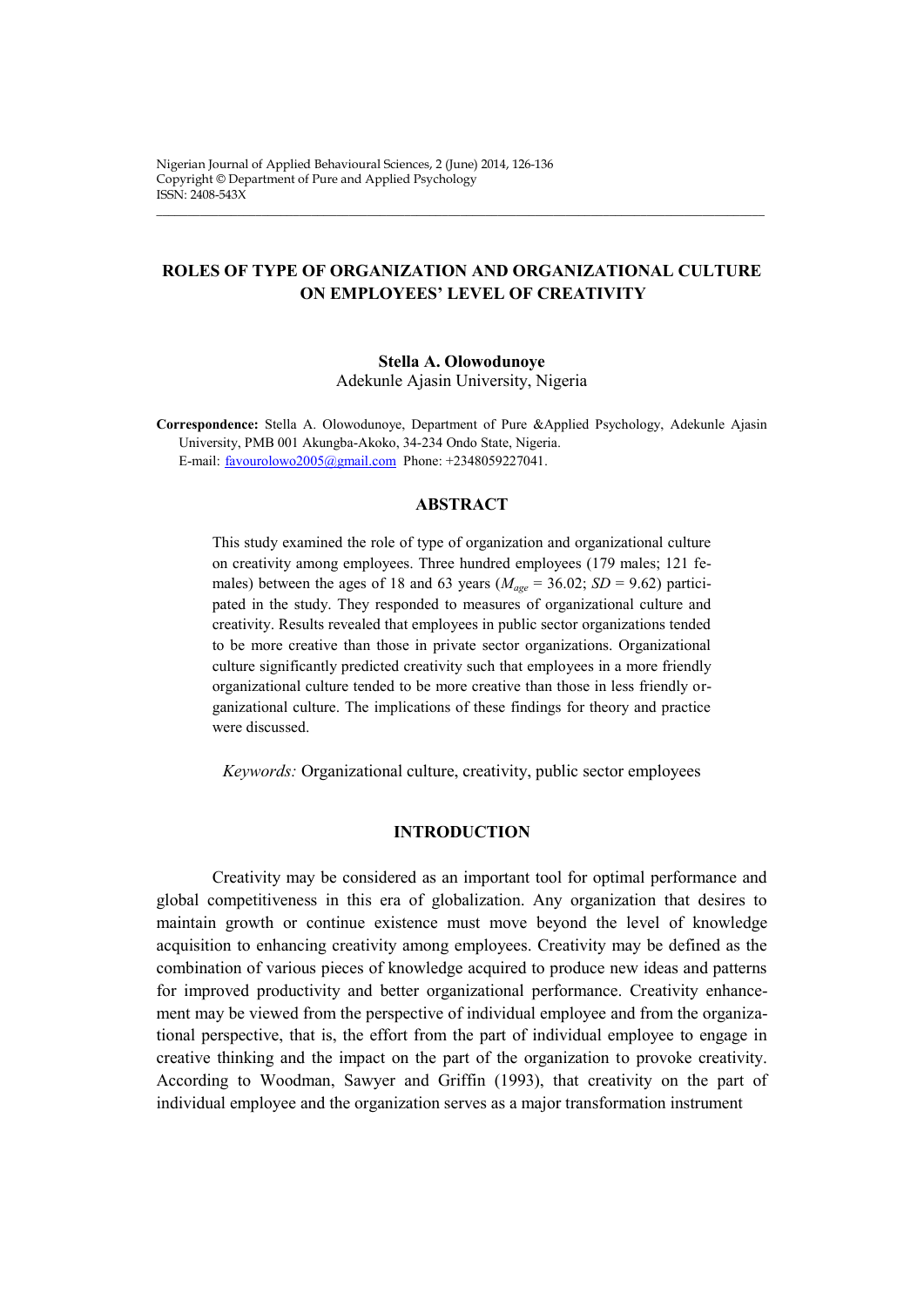that could bring about unprecedented growth and development which enhances effectiveness and survival tendency in any organization.

Researchers (e.g. Florida, 2002) have identified that neither ability to compete, knowledge acquisition or technological knowledge serves as tool for growth in this 21<sup>st</sup> century, but creativity on the part of individual and the organization, which assists in enhancing innovation, effectiveness and survival (Amabile, 1996). Interest of researchers in this important concept has led to different definitions some perceive it as a character trait in individual employee and others perceive it to be a process embarked upon by individual or the organization (Amabile, 1988), the latter seems to be the focus of this research. Amabile (1988) define creativity as ability to give birth to new and useful ideas, while Kirton (1976) emphasized the importance of adaption, improvement and application of knowledge acquired. This implies that through knowledge acquisition, and adapting it to one's environment, new thoughts and ideas begin to spring forth by applying the knowledge gained.

Creativity could transcend beyond the generation of new ideas to production, services, processes, procedures and engagement in teamwork (Woodman *et al*., 1993; Chen & Chang, 2005; Peterson & Seligman, 2004; Zhou & George, 2003). Creativity could further include creatively proffering solution to existing problems in the organization, new ideas of business strategies and innovations in the area of job processes and organizational restructuring, which could eventually lead to appreciable growth and moving away from the usual way of performing duties assigned which may not be productive as such to a new and more productive approach (Mumford & Gustafson, 1988; Shalley & Gilson, 2004).

Creativity on the part of individual employee or the organization could be enhanced by a lot of factors, especially from the organization. These factors include support from the supervisors and the co-employees, organizational culture and the type of organization (private or public). Studies revealed that management, individual characteristics of employee, and collective culture exerted great influence on creativity among employees in both private and public sector organizations (Amabile, 1996; Csikszentmihlayi & Rathunde, 1993; Rasoulian, Bagheri, Kheirkhah & Shariflou, 2012). However, little or nothing has been done on the type of organization that promotes creativity most, together with the effect of organizational culture shall be examined in this study, knowing that the underlining assumptions, values and norms in each organization may vary from one organization to another, especially between private and public.

Exhibition of creativity in any organization may have to do with the type of organization (private or public) involved and may also serves as an important contributing factor that could enhance or inhibit the exhibition of creativity by employees, due to the fact that, the organizational culture that exists in private may not be the same in the public organizations. Private organizations may be defined as organizations owned by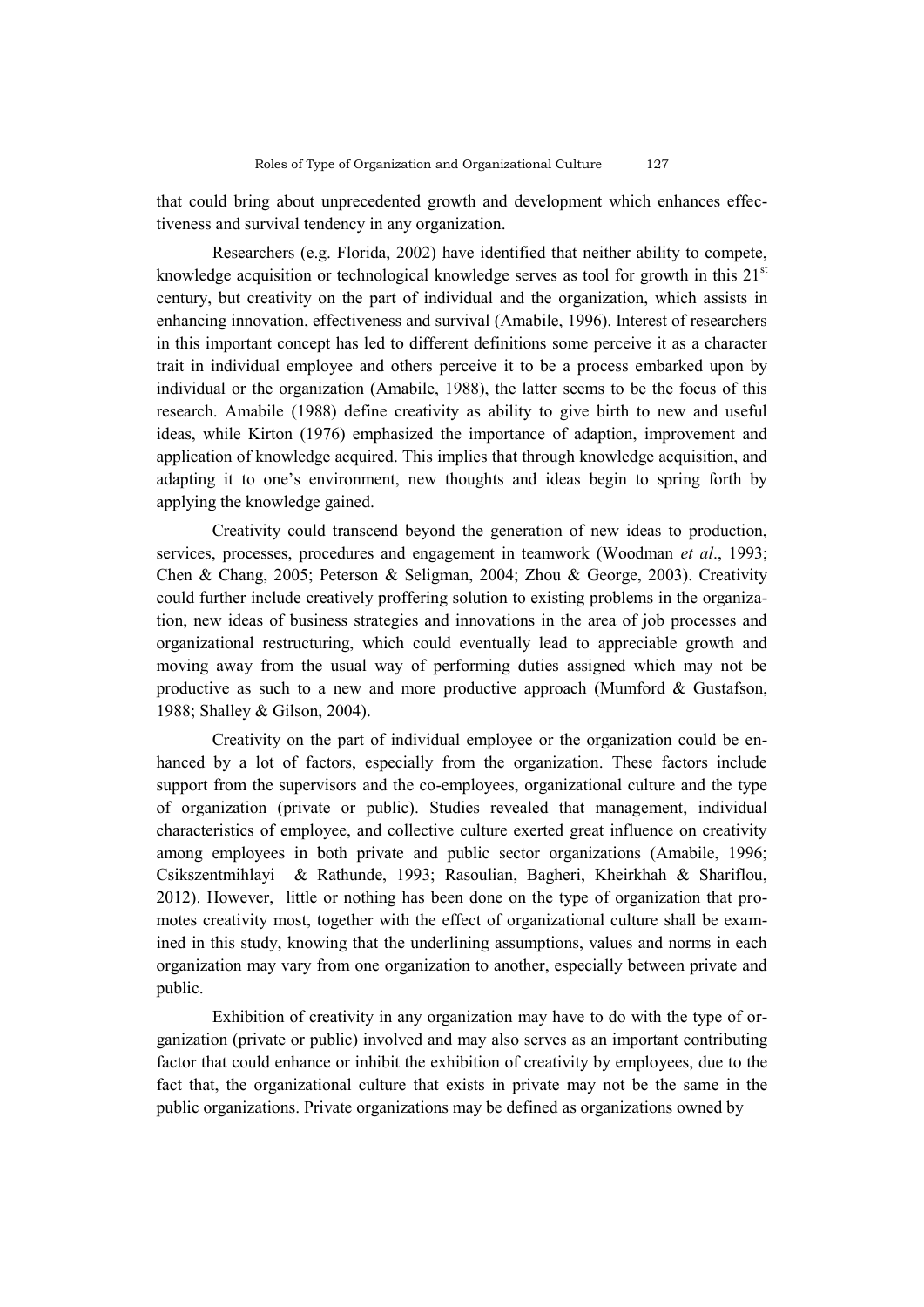individual or group of individuals with the sole responsibility of creating ideas that will be transformed into goods and services that will enhance profit making and managed by the rules of the shareholders or corporate body. In addition, private organizations are always in competition with other organizations in order to have an edge over others in profit making and so, from time to time they expect their employees to come up with new ideas that could enhance their productivity.

While public organizations may be perceived to be government owned organizations which may not totally be committed to profit making but provision of services that will better the lives of the citizenry and so there is no competition with other organizations that could provoke creativity in their employees. Public organizations are usually, being supervised or managed by a long chain of management, and they are being ruled by policies made in line with laws of that country, which may not allow for creativeness as emphasized by Florida (2002), that absence of open culture and climate inhibits the exhibition of creativity by employees.

This argument was supported by the findings of Rasoulian *et al*. (2012) that management, personal characteristics of employee and collective culture exerted great influence on creativity in both private and public organizations. This suggests that both private and public organizations must operate open culture that could enhance good relationship between employees and management, which would create conducive atmosphere for creativity to emerge and thrive successfully.

For creativity to emerge in employees the needed resources must be available and the cultural values that exist in either the private or public organizations must be the type that could enhance the emergence of creativity in the lives of the employees as reported by Rasoulian *et al*. (2012. To build a culture-based creativity whether in private or public organization, there may be need to build on self-efficacy of employees, improvement on technical knowledge, exchange of ideas through knowledge sharing from time to time and a relatively conducive organizational climate that could assist in enhancing creativity in employees as revealed by Rasoulian *et al*. (2012) that basic and vocational education exerted more influence in enhancing creativity in private organizations than public organizations. When all these are in existence in a particular organization, creativity may become lifestyle in such organization which invariably impact positively on the productivity level of such organization and it may not be an overstatement to state that the type of organization may likewise determine the type of organizational culture that exists in such organization.

Organizational culture may be defined as the basic and cherished values and norms that are expected to be internalized and use as a guide in performing the duties assigned by every member of the organization. Organizational culture deals with belief systems and practices that exist in an organization for a period of time (Pheysey, 1993). Deal and Kennedy (1992) further assert that organizational culture involves values, beliefs and practices that serve as rules and regulations in the organization as well as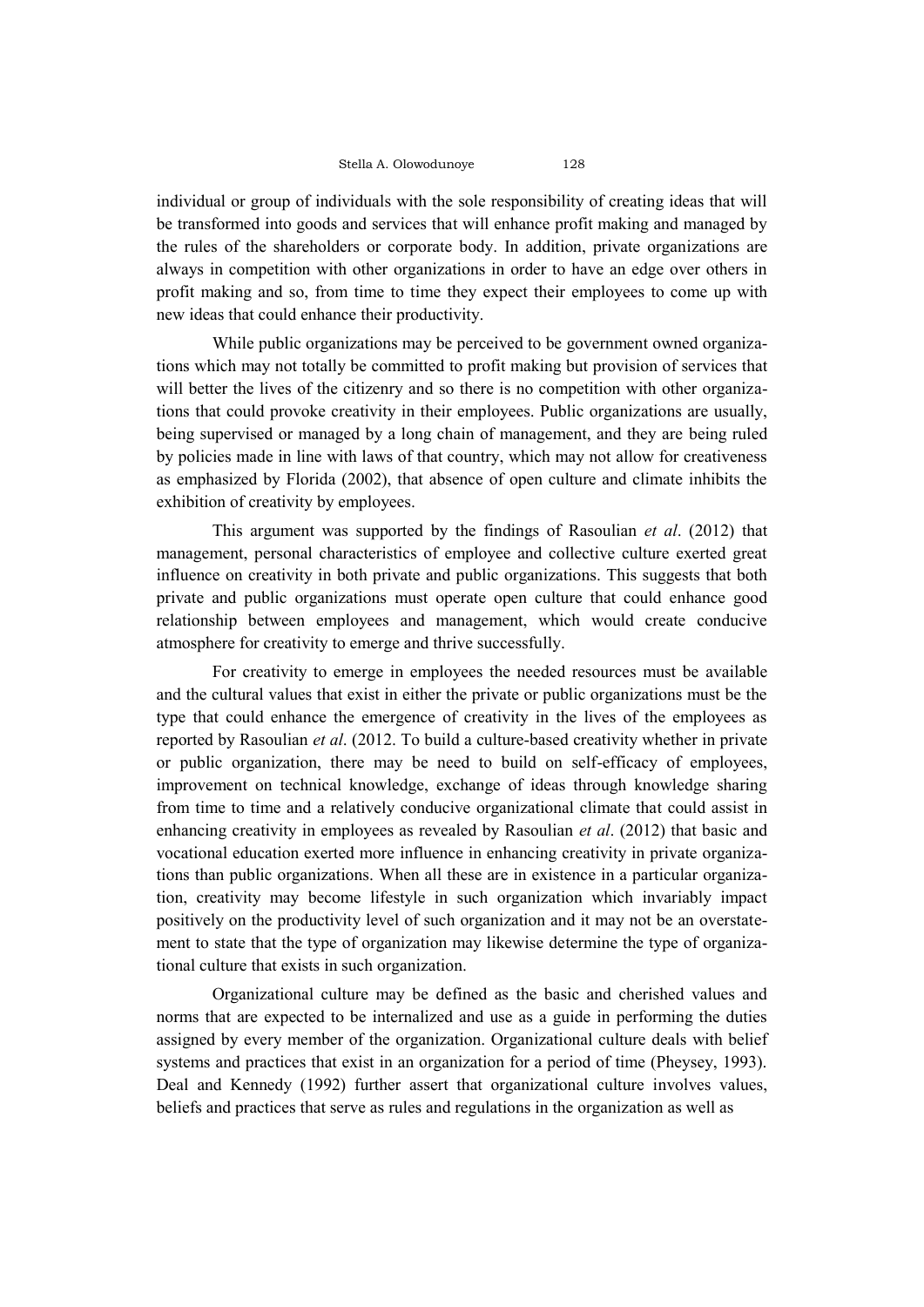guiding the conduct of the employees in such organization. The issue of organizational adaptation to the environment and internal integration as a result of belief patterns and practices established by each organization also serves as the culture of such organization (Schein 1992). Furthermore, Tichy (1982) defines organizational culture to be a 'bond" that glue an organization together and possesses a common attributes which is peculiar to the organization that differentiate it from others (Forehand & von Gilmer 1964). This means that each organization is known with its own peculiarities as a result of the organizational culture put in place. The role of organizational culture in provoking creativity in employees cannot be overemphasized, because, the characters that will be exhibited by employees may in most cases depend on the type of culture established by the organization, whether it is the type that provokes creativity in employees or not.

According to interactionist model (Woodman *et al*. 1993), that either environmental or situational and personality factors exert their influence on exhibition of creativity among employees as they interact among themselves and between the employees and the organization. This suggests that apart from individual characteristics, organizational culture could encourage or discourage the display of this important and profitable character in an employee, meaning that the organizations has a lot to do in assessing their culture from time to time in order to ascertain the efficacy of such in enhancing the exhibition of creativity in their employees.

Dimensions of organizational culture according to Martins (1997) involves mission and vision (goal objective, purpose of setting up that organization which automatically becomes the goal of every employee as they become part of the organization, ways of attaining the set goals (organizational structures put in place in order to achieve the goal), approaches or processes of management (which includes planning, organizing, leading and controlling), relationship among the employees and between the management and the employees and the leadership qualities. All these aforementioned dimensions form the basic culture of any organization which could influence employee's creativity positively or negatively.

Amabile (1988) further outlined some components that could influence creativity among employees. These include available resources in the arena of job assigned; skills possessed by the employee to maintain creativity and the motivating factors made available that could enhance creativity. An employee would be interested in taking the risk of inventing new ideas that could lead to better performance if he/she perceives or receives organizational support (Amabile, 1997). Research (e.g. Scott & Bruce, 1994) has shown that employees display high level of creativity in jobs that allow them to use their discretion than jobs that are routinely performed and also found out that interpersonal relationship between leaders and work team had significant effect on employee's creativity. In addition, Madjar, Oldham and Prat (2002) in their study found that organizational support for creativity exerted a significant effect on creativity in spite of inadequacy of such individual personality. Furthermore, Martins and Terblanche (2003)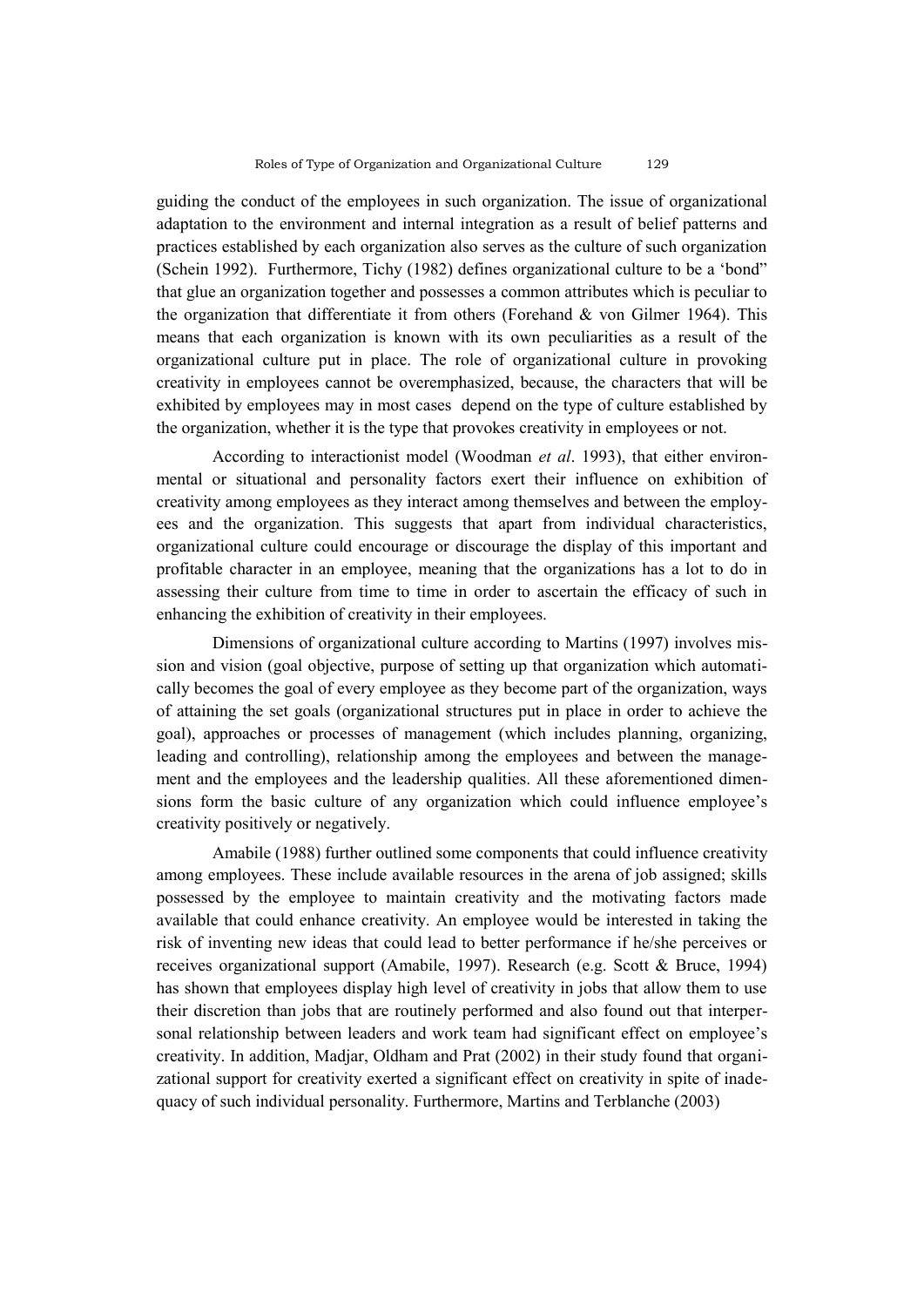Stella A. Olowodunoye 130

emphasized that the degree to which creativity is being exhibited by employees tends to be influenced by the organizational culture of such organization.

# **Hypotheses**

- 1. There will be a significant difference between the private and public sector organizations in exhibition of creativity by employees.
- 2. Organizational culture will significantly predict creativity such that employees exposed to a more friendly organizational culture will be more creative than those in less friendly organizational culture.

### **METHOD**

# **Design and participants**

The study employed a cross-sectional survey design. A total of 300 employees from both private and public organizations working and residing in Abuja (FCT) Nigeria were selected using simple random sampling techniques. The participants included 179 males (59.7%) and 121 females (40.31%). The age range was between 18 and 63 with a mean age of 36.02 years and SD of 9.62. One hundred and seventy-four (58%) were from private organizations while 120 (40%) were from public organizations. As regards marital status, 115 (38.3%) were single, 169 (56.3%) were married and 16 (5.3%) were divorced. The educational qualifications of the participants include School Certificate 25 (8.3%), 59 (19.7%) had OND/NCE, 147 (49.0%) had HND/BSC, 65 (21.7%) were Postgraduates. Their job status involved junior level 73 (24.3%), 136 (48.3%) were in the intermediate level and 82 (28.7%) were in the senior level. The nature of employment revealed that 92 (30.7%) were on temporary appointment, 178 (59.3%) were on permanent appointment, while 30 (10%) were contract employees.

# **Measures**

*Organizational Culture Scale (OCS***),** developed by Tang, Kim and Donald(2000), was used to measure organizational culture of employees. It was a 15-item scale which measures family orientation  $(1-5)$ , open communication  $(6-9)$ , team approach (10-12) and knowledge of manager (13-15). The scale was scored on a five-point Likert-type ranging from strongly disagree  $= 1$  to strongly agree  $= 5$ . Sample of the item includes "My Company tries to create a unique family atmosphere", "my manager encourages people", "I have a chance to meet my manager and "my manager often communicates the overall organizational goal to us". Tang *et al* (2002) reported a reliability coefficient of .79, but in this study, the researcher obtained a reliability of .86.

*Employee Creativity Scale (ECS***),** developed by Kleysen and Street (2001), was used to measure employees' creativity. It was a 35-item scale divided into five sections, which include inspiration (1-6), clarification (7-12), evaluation (13-18), distillation (19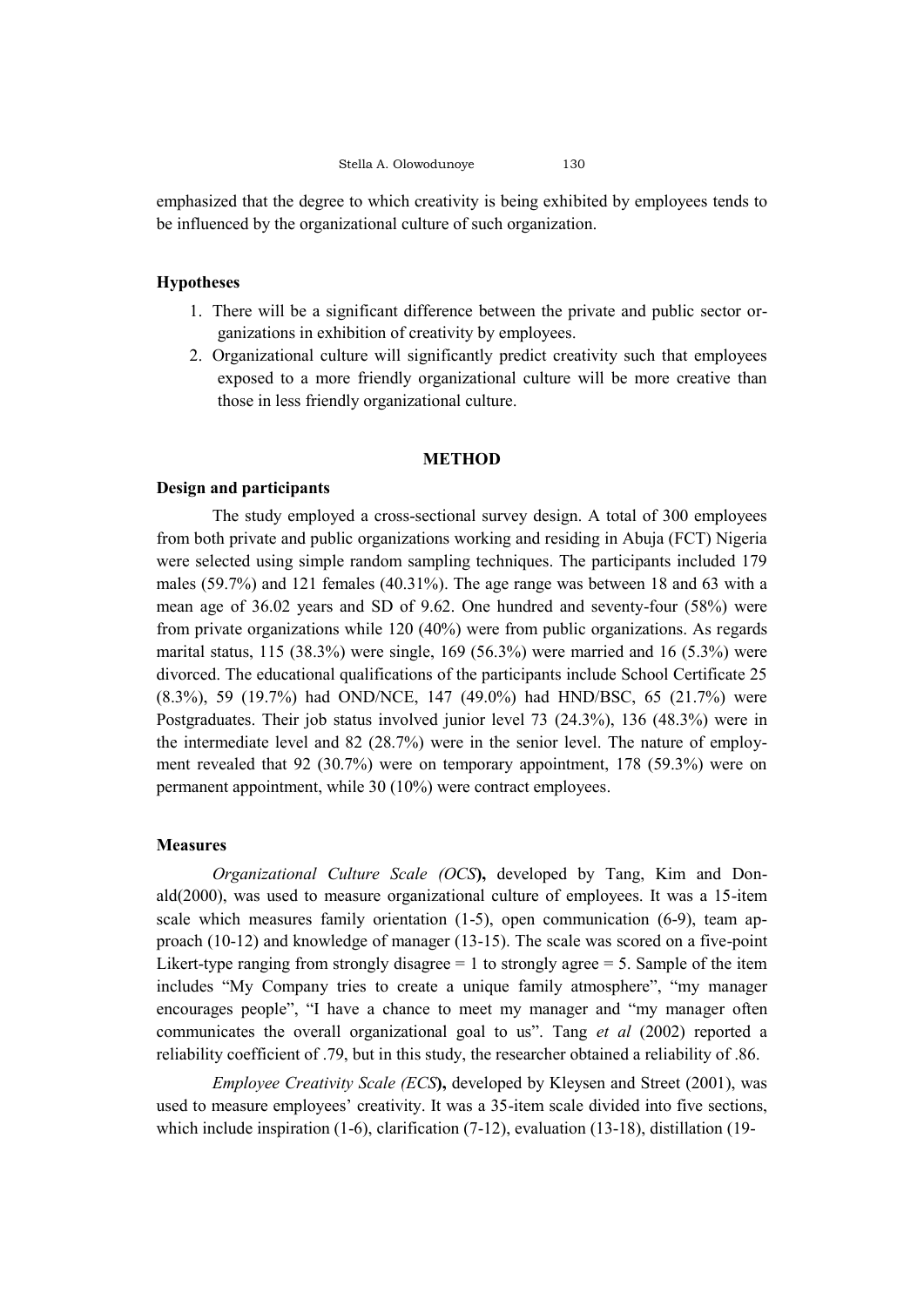24) and incubation (25-35). The response was scored on a five-point Likert-type ranging from strongly agree  $= 1$  to strongly disagree  $= 5$ . Kleysen and Street (2001) reported a reliability coefficient of .95, while the researcher in this study obtained a Cronbach alpha of 88.

### **Procedure**

An introduction letter which explained the purpose of the study to participants was attached to the scales which were administered to the participants after permission had been sought and obtained from the relevant authorities of the various organizations employed in this research work. With the assistance of the heads of the units/departments used, three hundred and twenty questionnaires were administered, but were able to retrieve three hundred. Although there was no time frame, but the participants were encouraged to respond as soon as possible to the questionnaires. Some were collected back immediately, while some were retrieved later. It took the researcher a total number of three weeks to gather the data.

# **RESULTS**

The result of the correlation analysis is shown in table 1.

#### Table 1:

### **Summary of Relationships among the Variables**

| <b>Variables</b>          |        |      |  |
|---------------------------|--------|------|--|
| 1. Organization type      |        |      |  |
| 2. Organizational culture | $13*$  |      |  |
| 3. Creativity             | $17**$ | 54** |  |

**Note:**  $* p < .05.$   $* p < .01.$  N = 300.

The result from Table 1 shows that organization type had a significant positive relationship with creativity  $[r (298) = .17, p < .01]$ . Also, the result reveals that organizational culture had significant positive relationship with creativity  $[r (298) = .13, p < .05]$ .

To know whether type of organization (private or public) determined employees' level of creativity, an independent t-test was employed. The analysis is shown in Table 2.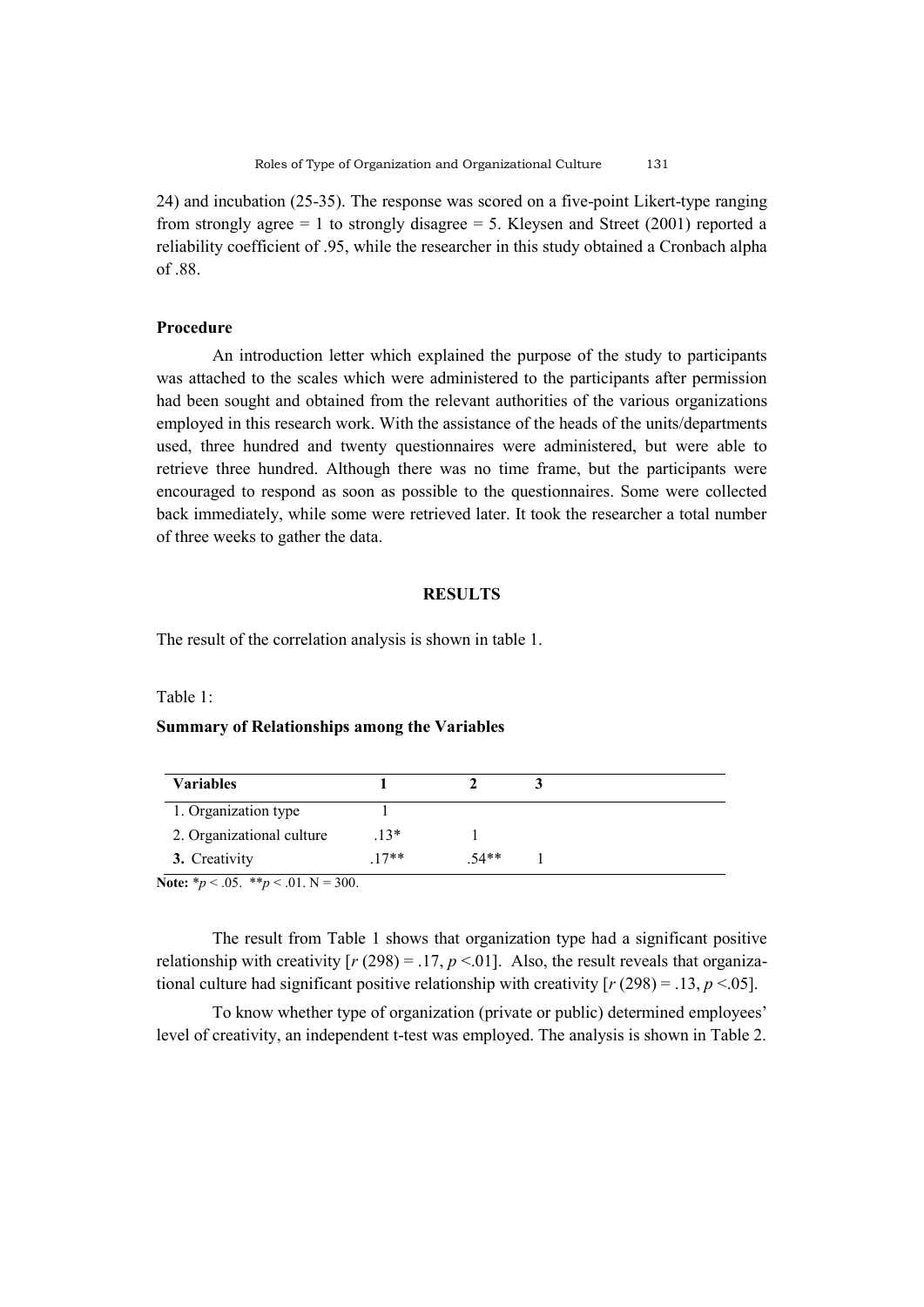# Table 2:

## **Summary of t-Independent Test on Type of Organization and Employees'**

### **Creativity**

|         | <b>Type of Organization</b> $N$ | M     | SD        |         |       |
|---------|---------------------------------|-------|-----------|---------|-------|
| Private | 174                             | 82.41 | 11.06 292 | $-2.88$ | < 0.5 |
| Public  | 120                             | 85.99 |           |         |       |

The results in Table 2 indicate that employees in public sector organizations showed a significantly higher level of creativity than those in private sector organizations  $[t(298) = -2.88, p < .05]$ . The results in Table 2 confirmed hypothesis 1.

In order to ascertain the predicting pattern of organizational culture on creativity, a simple regression analysis was employed. The results are shown in Table 3.

# Table 3:

| <b>Prediction</b>      |     | Pattern of Organizational Culture on |  |                |         | <b>Creativity</b> |
|------------------------|-----|--------------------------------------|--|----------------|---------|-------------------|
| Predictor              |     |                                      |  | $\mathbb{R}^2$ |         |                   |
| Organizational culture | .54 | $11.04**$ 54                         |  | 29             | 66.78** |                   |
| .<br>- - -             |     |                                      |  |                |         |                   |

**Note:** \*\*  $p \le 0.01$ . N = 300.

The results in Table 3 show that organizational culture significantly predicted creativity such that employees exposed to a more friendly culture tended to be more creative than those exposed to less friendly culture  $(\beta = .54, t (298) = 11.04, p < .01)$ . Organizational culture contributed 29% to the observed changes in employees' creativity. This supported hypothesis 2.

### **DISCUSSION**

This study examined the role of type of organization and organizational culture on creativity. It also investigated the relationship among type of organization, organizational culture and creativity. Furthermore, it examined the predicting pattern of type of organization and organizational culture on creativity and lastly, difference between private and public organization in enhancing creativity was also examined.

Hypothesis 1, which stated that type of organization would influence employees' level of creativity, was supported. This suggests that type of organization was an important factor in promoting creativity in employees in any organization. This supported the findings of Rasoulian *et al*. (2012) that management, individual characteristics and collective culture exerts great influence on the exhibition of creativity by employees in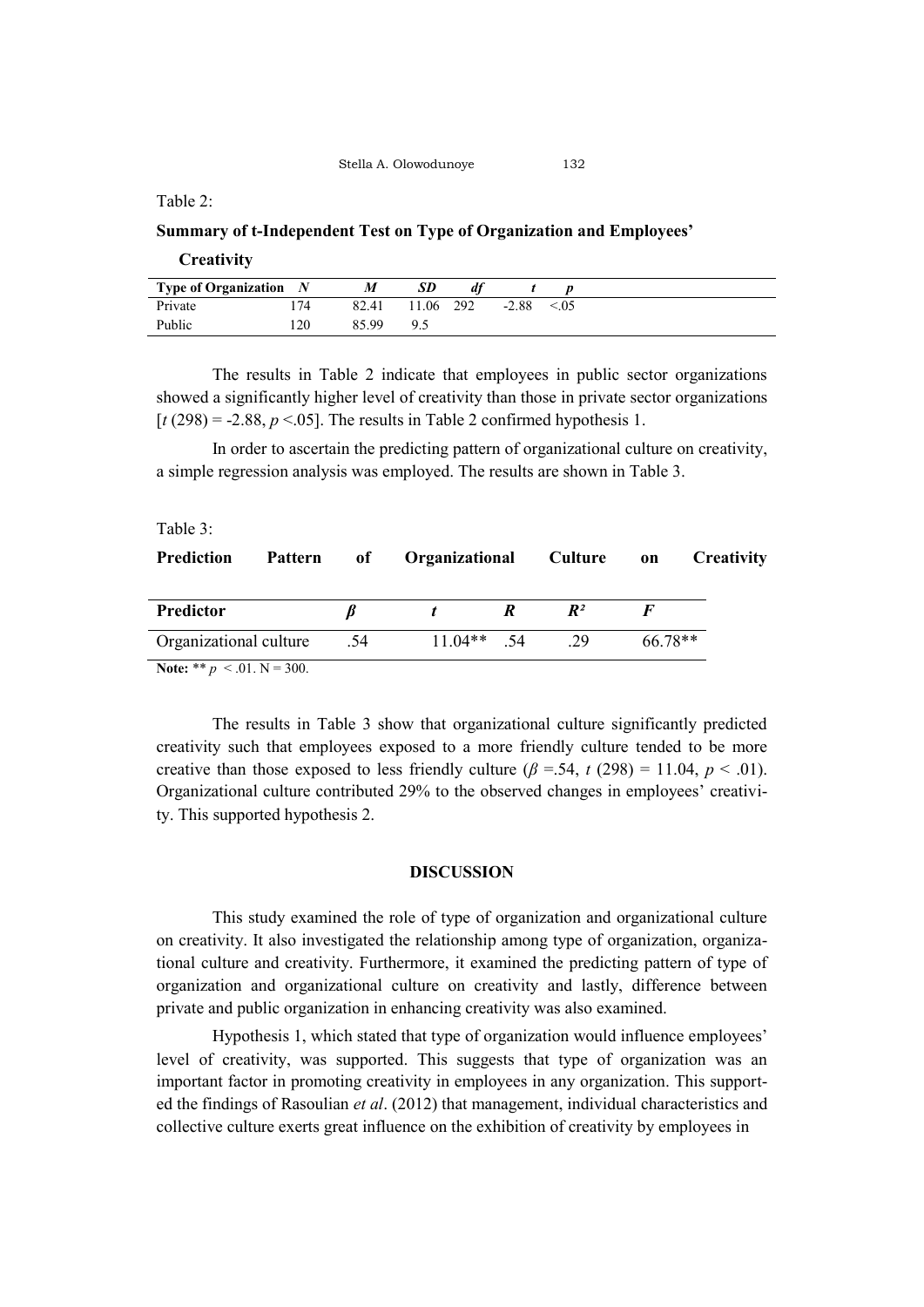both private and public organizations. It further established the interactionist model by Woodman *et al* (1993) that environmental and personality factors exert influence on employees' creativity. The implication of this finding is that the type of organization either private or public has a lot to do in enhancing the degree of creativity display by the employees in such organization and the culture established in such organization also determines the level of creativity exhibited by the employees working in that organization. This may suggest that the public organizations are now putting in place factors that could enhance creativity such as organizational support (Madjar *et al*., 2002), allowance for discretionary performance of duties by employees (Scott & Bruce, 1994) and availability of resources in work, the skills possessed by the employee and other motivating factors put in place (Amabile, 1988). Other factors like supervisor support, reward system, organizational justice and fairness in dealing with employees and opportunity for growth and development may also enhance creativity in employees.

Hypothesis 2, which stated that organizational culture would predict creativity, was supported by the results of the analysis in Table 3. These results supported the findings of Martins and Terblanche (2003) and Woodman *et al* (1993), that the culture of the organization and personality factors have great influence on creativity of employees. This suggests that culture of any organization contributes greatly to the enhancement of creativity by the employees. Organizational support (Madjar *et al*., 2002), allowance for discretionary performance of duties by employees (Scott & Bruce, 1994) and availability of resources in work, the skills possessed by the employee and other motivating factors put in place (Amabile, 1988) are some of the factors that could contribute to organizational culture that would enhance creativity in employees.

#### **CONCLUSION**

The findings from the first hypothesis had shown that type of organization and organizational culture had positive relationship with creativity, which means that both independent variables were important factors that contributed to emergence and exhibition of creativity in any organization. Also, findings from the second hypothesis also revealed that type of organization alone did not predict creativity, but organizational culture did and the combination of the two variables. This can be concluded that the culture that exists in whether private or public was the most important factor that could really influence the level of creativity displayed by employees in such organizations and this culture entails a lot of factors that have been stated above. And lastly, findings from the third hypothesis showed that differences existed between private and public in terms of creativity among employees. It could be inferred from the findings that public organizations operated culture that enhance creativity among employees than the private sectors.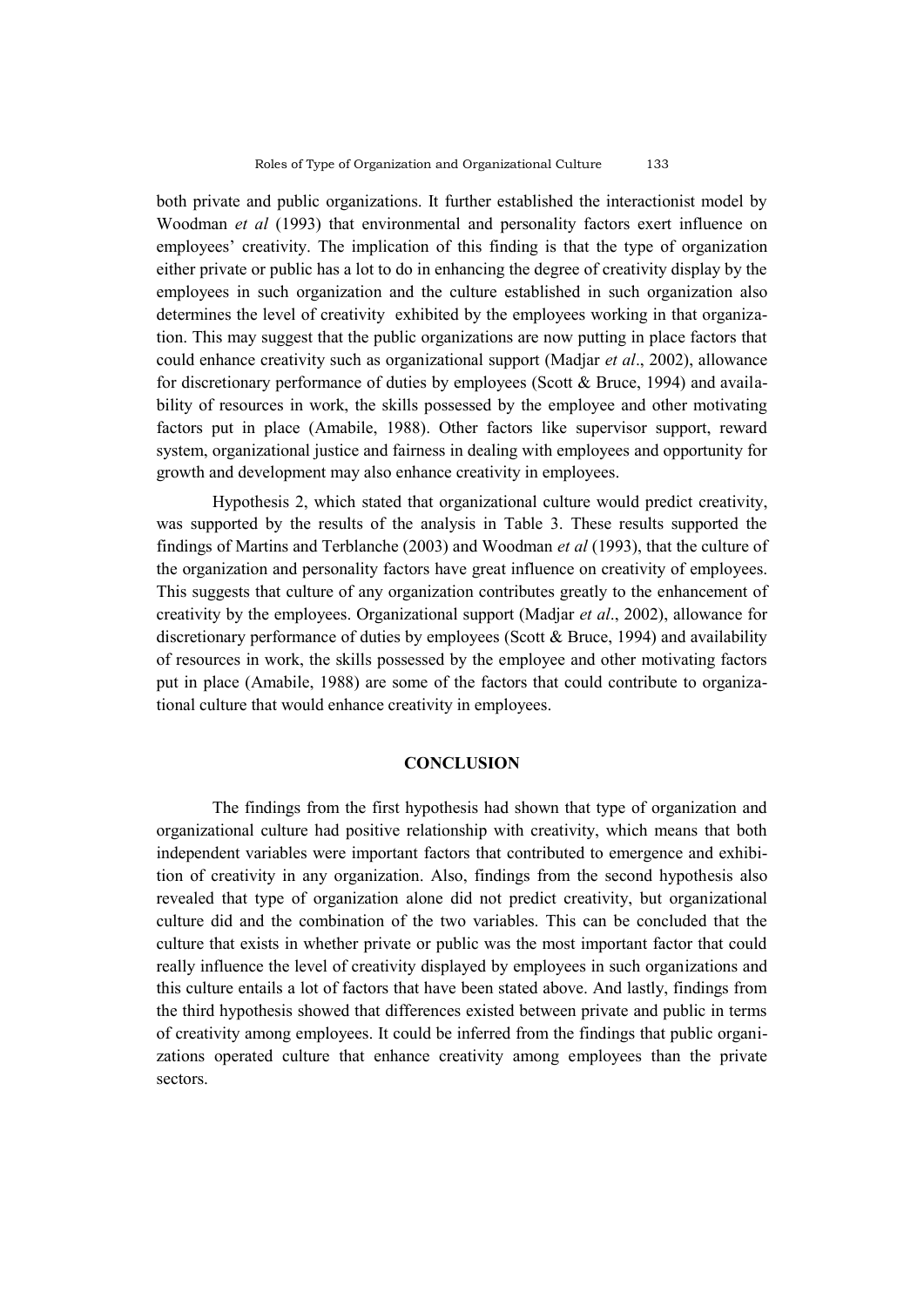The implications from these findings were that both type of organization and organizational culture contributed to creativity among employees, but organizational culture tend to have more strength in affecting the degree of creativity. The implication of this is that organizational culture that is open, supportive and possesses other factors outlined in the discussion section be it in private or public organizations would enhance creativity in their employees

The theoretical implication of the findings in this study was that, it established the componential employees' creativity theory (Amabile, 1983) that availability of resources for employees to perform their duties, assisting employees to develop needed skills and providing motivational incentives contribute greatly to culture of any organization and which could really boost the creativity level among employees in any organization. The findings also established the interactionist model (Woodman *et al.*, 1993) that the interaction of both situational and behavioural factors among groups and organizations affects the level of creativity displayed among employees. It could, therefore, be recommended that organizations should put in place organizational culture that would promote creativity among employees.

### **REFERENCES**

Amabile, T. M. (1983).*The social psychology of creativity*. New York: Springer-Verlag.

- Amabile, T. M. (1988).A model of creativity and innovation in organization. In B. M. Staw & L. L. Cummings (Eds*.), Research in organizational behaviour* (pp. 123-167). Greenwich, CT: JAI Press.
- Amabile, T. M. (1996). *Creativity in context: Update to the Social Psychology of Creativity*. Boulder, CO: Westview Press.
- Amabile, T.M. (1997) Motivating creativity in organizations: on doing what you love and loving what you do. *California Management Review, 40(1),* .39-58.
- Chen, M., & Chang, Y.(2005). The dynamics of conflict and creativity during a projects life cycle: A comparative study between service-driven and technology-driven teams in Taiwan. *International Journal of Organizational Analysis, 15(2),* 127-150.
- Csikszentmihalyi, M., & Rathunde, K. (1993). The measurement of flow in everyday life: Towards a theory of emergent motivation. In J. E. Jacobs,(Ed.), .*Developmental perspectives on motivation.* Nebraska Symposium on Motivation. Lincoln: University of Nebraska Press.
- Deal, T. E., & Kennedy, A. A. (1982*). Corporate cultures*: *The rites and rituals of corporate life.* MA: Addision.
- Florida, R. (2002). *The rise of creativity: How it's transforming work leisure, community and everyday life*. New York: Basic Books.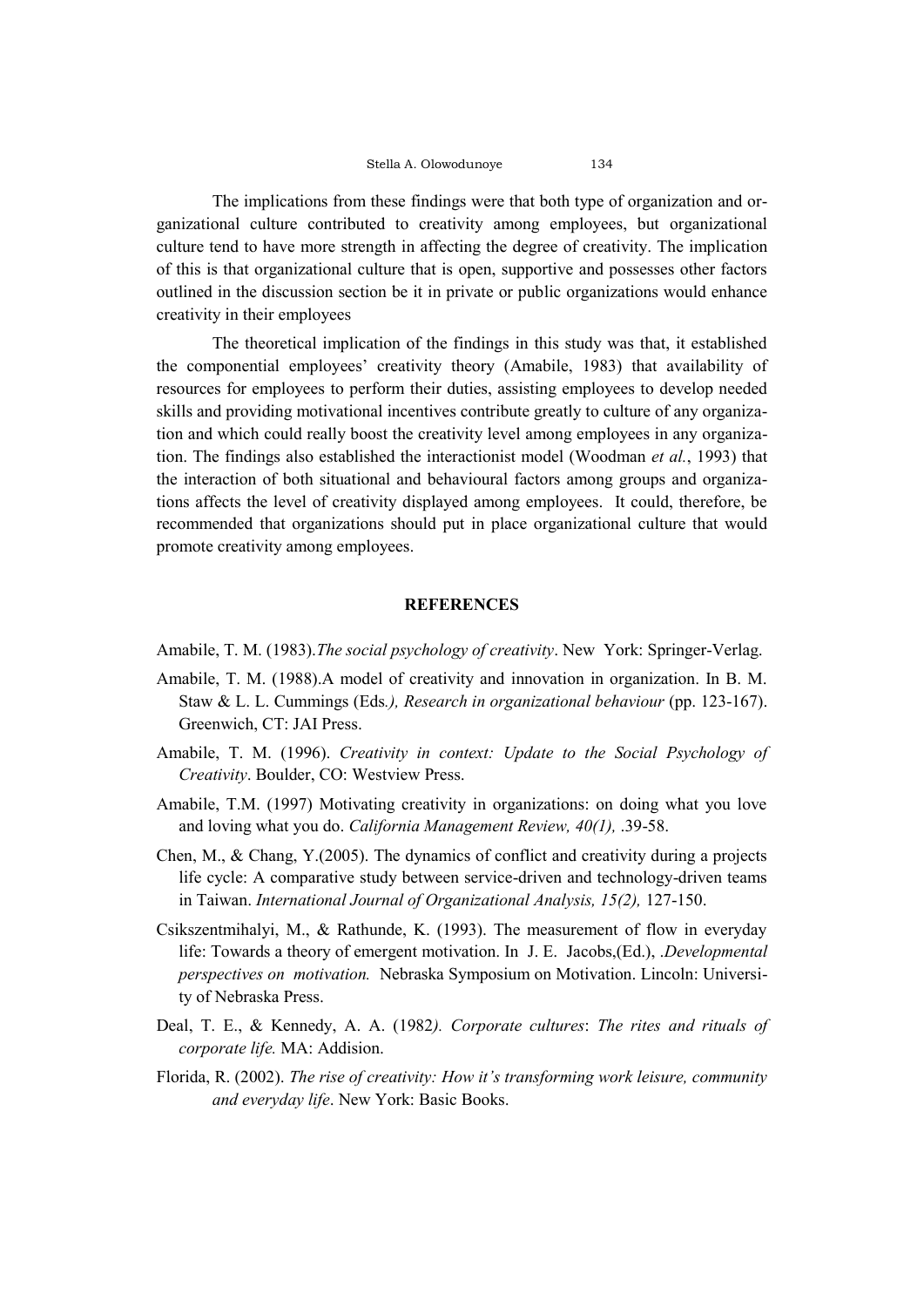- Forehand, G. A., & Von Gilmer, H. (1964).Environmental variation in studies of organizational behaviour. *Psychological Bulletin, 62(6)*, 361-382.
- Kirton, M. (1976). Adaptors and innovators: A description and measure. *Journal of Psychology, 61,* 622-629.
- Kleysen & Street (2001). Toward a multi-dimensional measure of individual innovative behavior. *Journal of Intellectual Capital, 2(3)*, 284-296.
- Madjar, N., Oldham, G., & Prat, M. (2002). There is no place like home? The contributions of work and non-work creativity to support employee's creative performance. *Academy of Management Journal, 45*, 757-767.
- Martins, E., & Terblanche, F. (2003). Building organizational culture that stimulates creativity and innovation. *European Journal of Innovation Management, 1,* 64-74.
- Martins, N. (1997).*Elandsrand Gold-mine: organisational culture survey*. Johannesburg.
- Mumford, M. D., & Gustafson, S. B. (1998). Creativity syndrome: Integration, application and innovation. *Psychological Bulletin, 103*, .27-43.
- Peterson, P. M., & Seligman, J. (2004). Common method bias in behavioural research: A critical review of the literature and recommended remedies. *Journal of Applied Psychology, 88(5),* 879-903.
- Pheysey, D. (1993). *Organizational culture: Types and transformation,* London: Routledge.
- Rasoulian, M., Bagheri, F., Kheirkhah, M., & Shariflou, B. (2012). Factors effecting creativity in public and private organizations. *African Journal of Business, 1*
- Schein, E.H.(1992). *Organizational culture and leadership* (2<sup>nd</sup> edn.). San Francisco: Jossey-Bass.
- Scott, S. G., & Bruce, R. A. (1994). Determinants of innovative behaviour: A path model of individual innovation in the workplace. *Academy of Management Journal, 37(3),* 580-607.
- Shalley, C. E., & Gilson, L. L. (2004). What leaders need to know: A review of social and contextual factors that can foster or hinder creativity. *Leadership Quarterly, 15,* 33-53.
- Tang, T. L., Kim, J. K., & O'Donald, D. A. (2000). Perceptions of Japanese organizational culture: Employees in non- unionized Japanese-owned and unionized USowned automobile plants. *Journal of Managerial Psychology, 15*, 535-559.
- Tichy, P. (1982).The foundations of partial type theory. *Reports on Mathematical Logic 14,* 57-

Woodman, R. W., Sawyer, J. E., & Griffin, R. W. (1993). Toward a theory of organizational creativity. *Academy of Management Review, 18(2),* 293-321.

<sup>72.</sup>